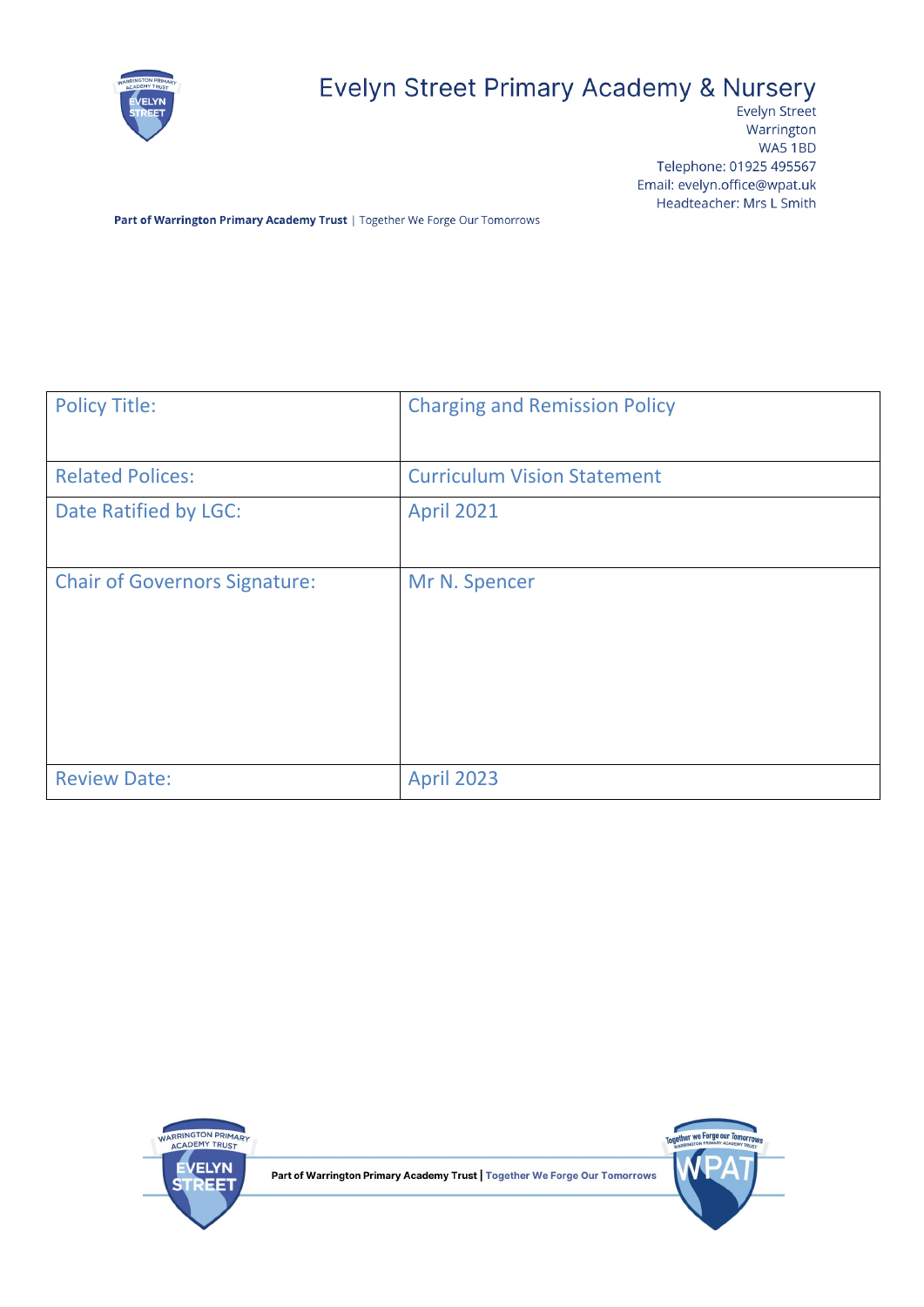#### Core Values

## " Children first, Resilience, Pioneering"

### Rationale

In accordance with the Education Reform Act 1988 the policy of the Local Governing Body of Evelyn Street Primary School is to ask parents to make a voluntary contribution to each fieldwork visit organised. (This does not apply to board and lodging for residential fieldwork visits.) When teachers arrange educational visits for their class or group of children an amount will be suggested to cover costs only.

#### Purposes

- to help our pupils to develop their knowledge and understanding of the world by maximising on visits and other resource stimuli to support their learning
- to inspire, motivate and excite our pupils, building on their enjoyment through a variety of educational experiences, visits and visitors, to support their learning
- to help our pupils to maintain their own and each other's self-esteem
- to present opportunities for our pupils to explore their feelings, attitudes and needs
- to help our pupils to develop their knowledge and understanding of themselves
- to encourage the development of personal and social skills which enable children to begin responsibility for their behaviour and health
- to encourage our pupils to participate in healthy activities
- to encourage participation by the 'whole' school community, including pupils, teaching and non- teaching staff, parents and local governing body
- to promote a quality of opportunity for all pupils irrelevant of their age, race, religion and social economic background
- to ensure the wellbeing and safeguarding of all our pupils

## Broad Guidelines

1. The following statement in accordance with legal requirements will appear in all letters informing parents about visits out of school where there is a cost involved.

"We are asking for contributions of  $E$  \_\_\_\_ per child. There is no obligation for parents to contribute and your son or daughter will not be treated differently whether you contribute or not. However, I am sure parents will realise that if sufficient resources are not available for the visit then the visit will have to be cancelled."

If parents have concerns with this regard please contact school to make an appointment with the Head Teacher.